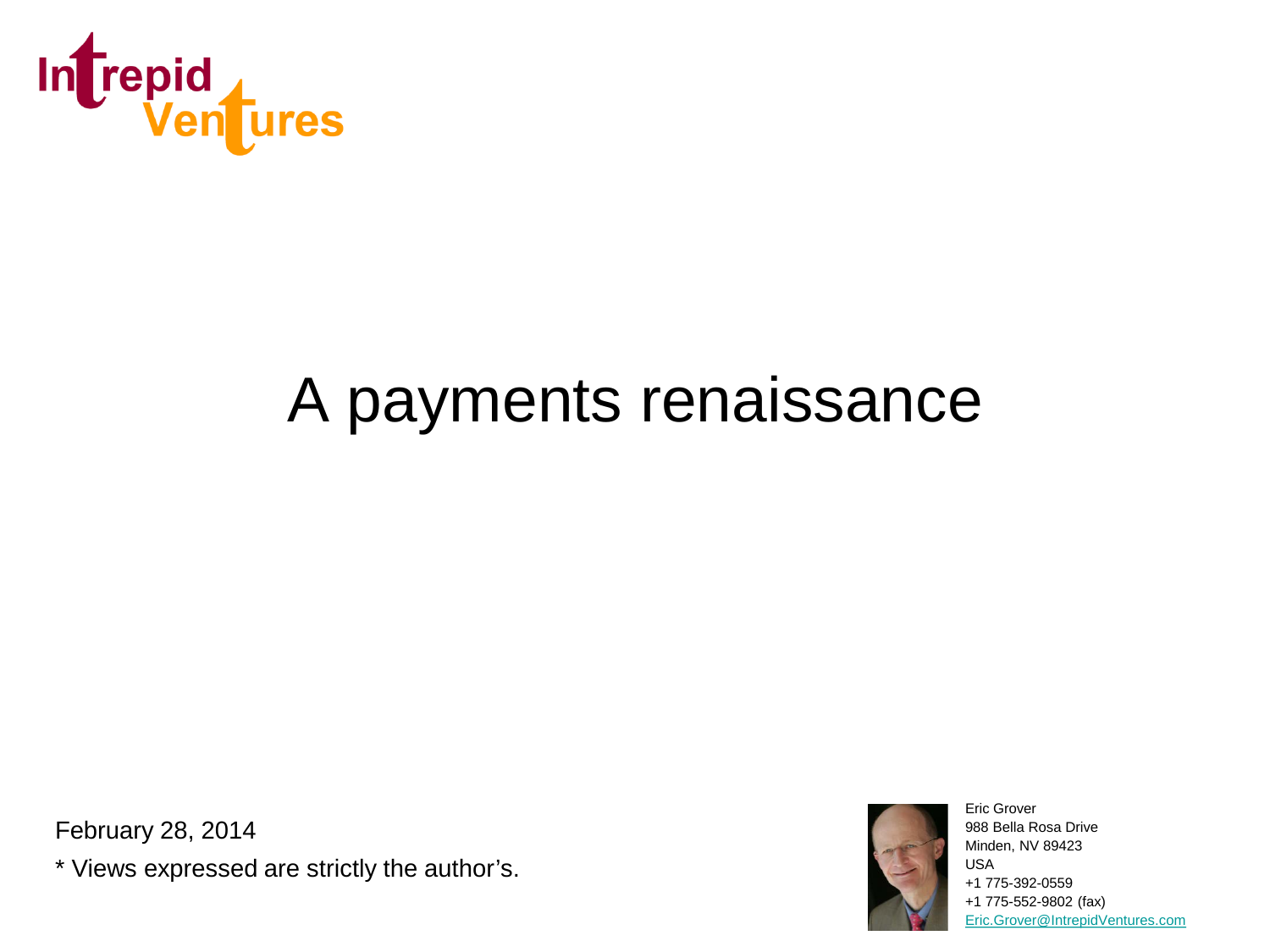### A wave of much-hyped new entrants, innovators and would-be disruptors

• Cryptocurrency Bitcoin, would-be giant slayer Dwolla, high-profile Square, Google Wallet, MCX, Isis, PayPal and Amazon taking payments to the physical pos, and Vocalink's Zapp spur talk about payments disruption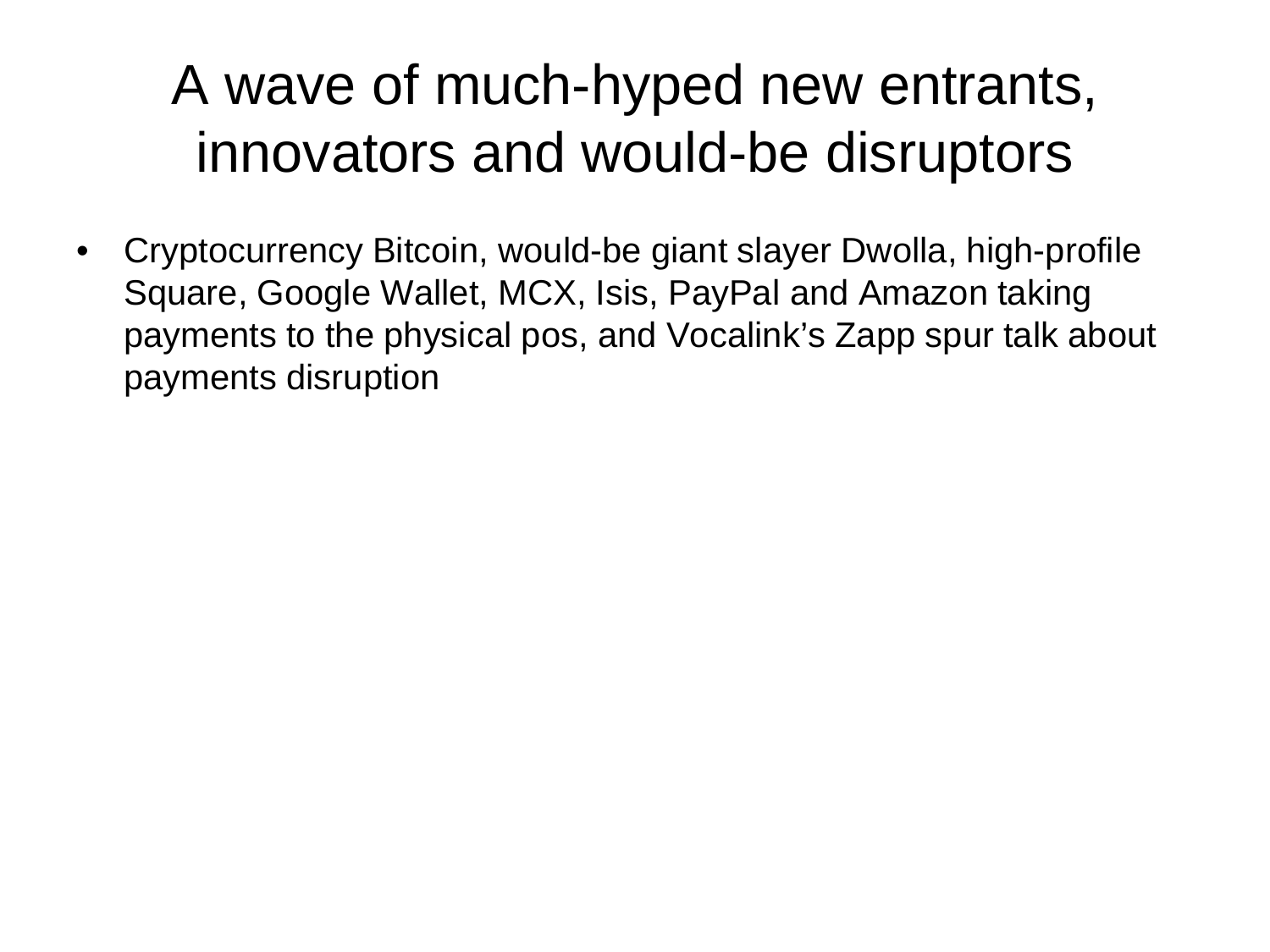#### Traditional retail payment card ecosystem





Consumer and merchant fees sustain all parties in the payments value chain.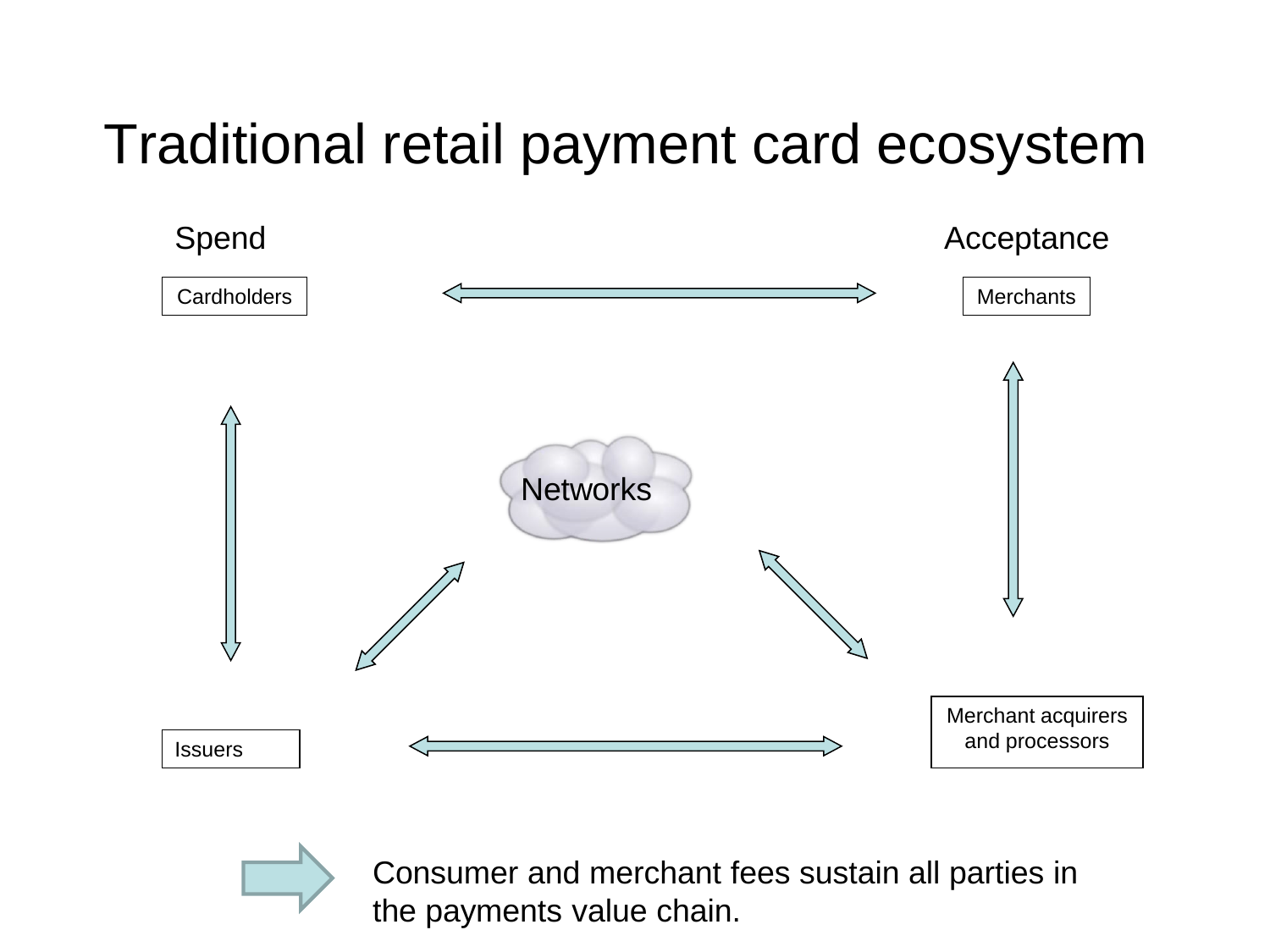## Wave of innovators on acceptance side of the network

- Integrating payments in a richer more comprehensive and stickier merchant solutions
	- Revel, Shopkeep, GoPago, Leaf, Clover et al
- PSPs engaging consumers and attempting to deliver sales lift to merchants
	- Chase-Visa on-us processing partnership, Levelup, Square Wallet, First Data/Perka, Total Systems/Wombly et al
- Drop-dead-simple integration
	- Braintree, Stripe, Paymill, Judo Payments, WePay et al
- Blurring of e-commerce, mobile-commerce and physical pos payments



Stressing traditional merchant acquirers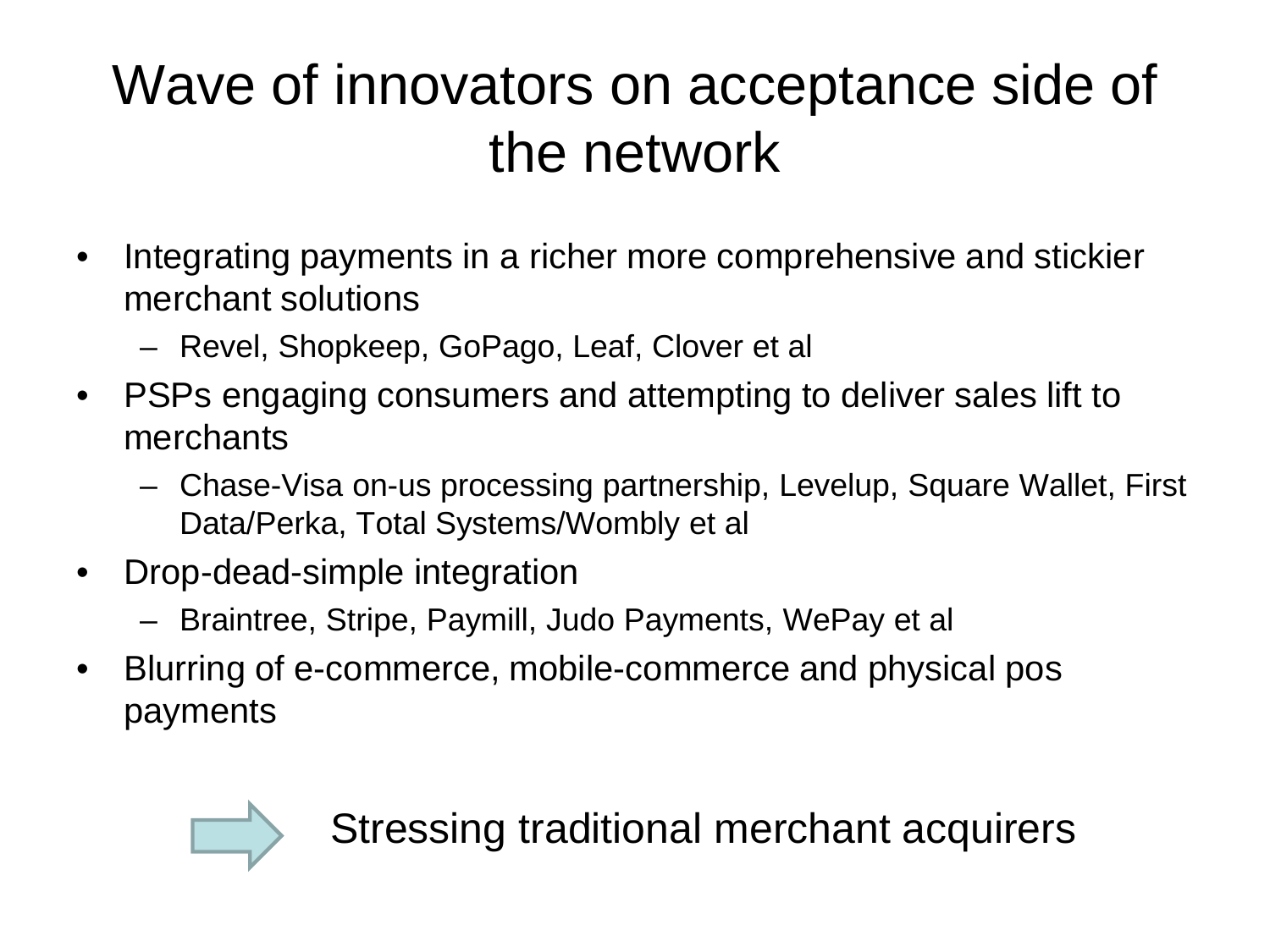### The mobile onslaught: The promise, what's commercially real now, and challenges

- 6.8 billion mobile phones in 2012.
- In 2013 smart-phone shipments surpassed dumb-feature-phone shipments.
- Billions of Internet-connected-processor consumer and merchant endpoints massively extends the payments opportunity space.
- M-acceptance
	- More than 200 mobile-acceptance providers including Square, iZettle, Payleven, Sumup, Intuit, PayAnywhere, et al
	- 2011 4 million smart-phones being used for acceptance, 2012 9.5 million smart-phones being used for acceptance
	- Explosive growth has substantially been in the US and Western Europe. Impact should be greater in emerging markets
- Proximity payments (NFC, Beacon, QR code…) massively hyped
	- Frost & Sullivan forecast in 2015 there will be 863 million NFC-enabled phones and \$111 billion NFC-payments worldwide\*
	- Former Visa EU CEO Peter Ayliffe estimated 50% of all Visa transactions in Europe will be on a mobile device by 2020
	- MasterCard and Visa endorsed host-card emulation, weakening carriers' position and enhancing
	- Need to achieve critical mass in clusters on both the spend and acceptance sides of the network
	- In addition, cardholders and merchants need a compelling reason(s) to adopt.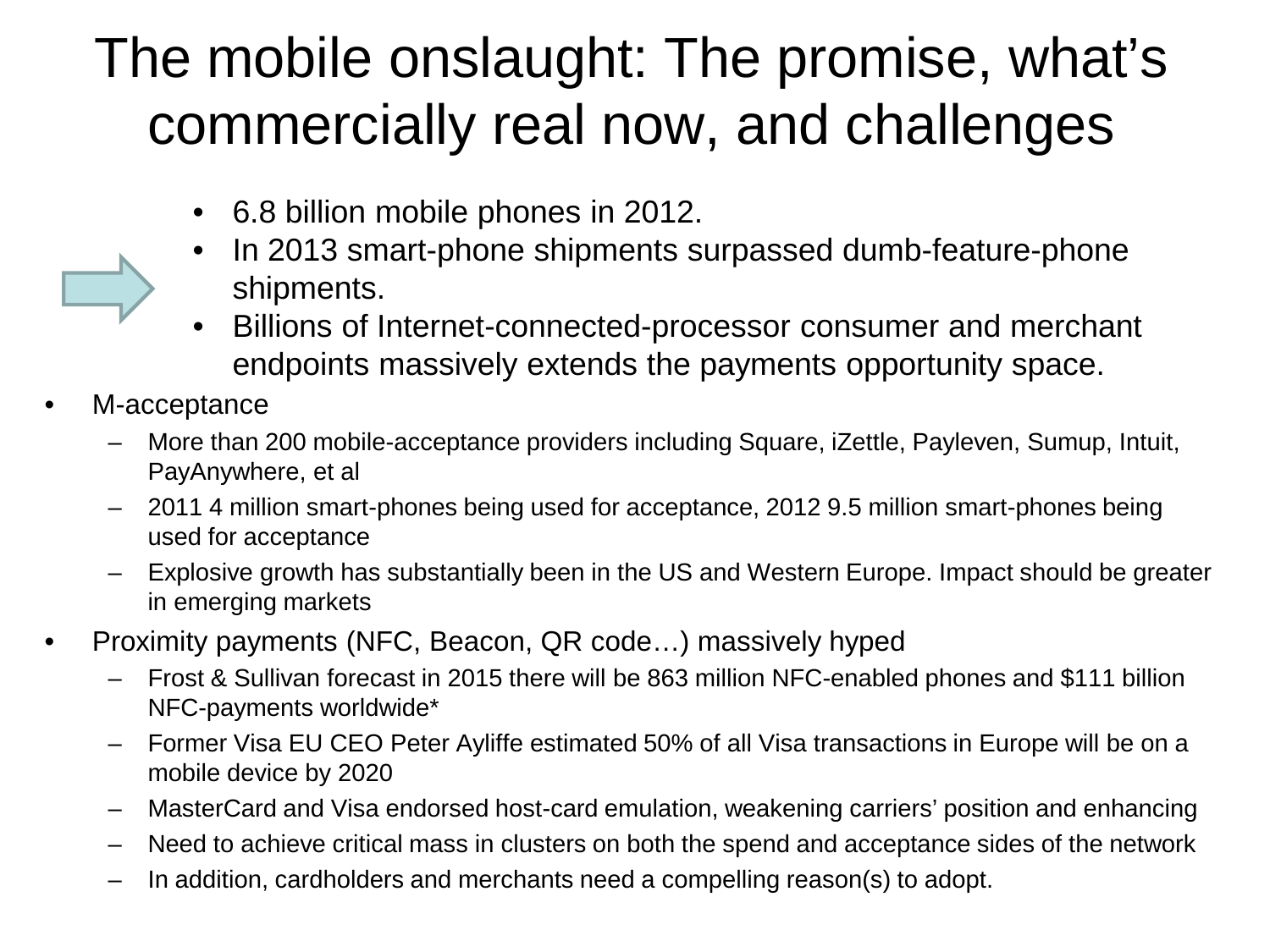## The mobile onslaught: The promise, what's commercially real now, and challenges

- Mobile-phone-operator-centric systems, viable in deep-emerging markets.
	- M-Pesa (18 million subscribers\*, 79 thousand agent outlets, acquiring 33 thousand merchants, CelPay, Smart Money, Globe Cash et al
- Bill-to-mobile-phone-operator models In theory, threatens traditional retailcard payment networks, issuers and processors.
	- Boku, Payfone, PaymentOne, Mobipay, Danal, Mobilian, Zong (acquired by PayPal), et al
- Mobile commerce
	- Greater and more convenient consumer ability to conduct commerce
	- Payments process must be close to frictionless.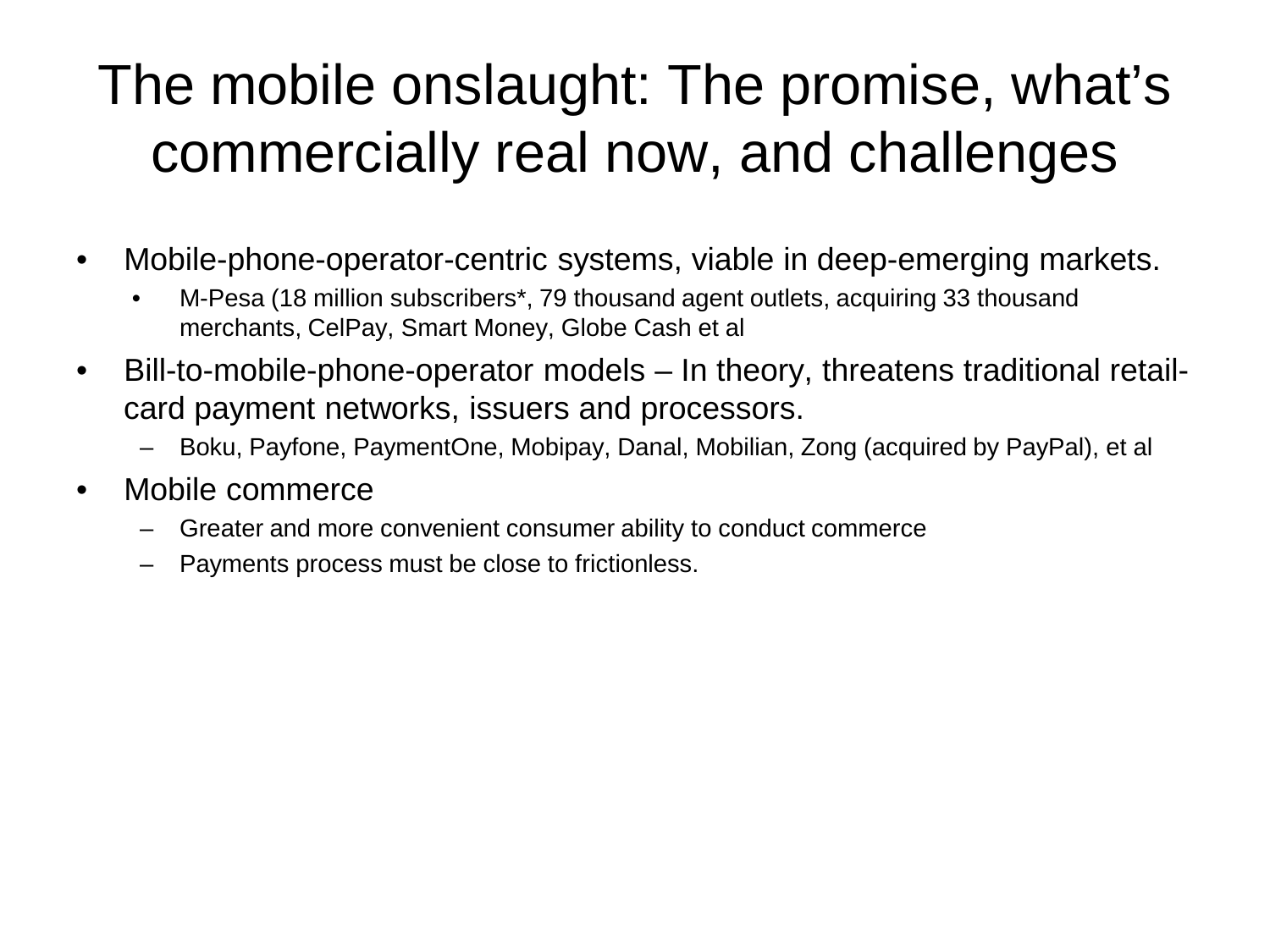## The digital wallet maelstrom

• Why the excitement?

Offers a powerful connected platform for managing payment credentials, proprietary loyalty and reward programs, and customer and merchant preferences. Facilitates proximity and mobile-commerce payments.

- Framework for thinking about
	- One and two-tier wallets
	- General-purpose and in-app, in-app viable today, e.g. Uber.
	- Open versus closed
- Google Wallet
- **LevelUp** 
	- No merchant payment transaction fees
	- Retailers pay for customer acquisition and loyalty programs, e.g. 35 to 40 cents for every dollar of credit redeemed through merchant LevelUp merchant campaigns
- Merchant Customer Exchange Coalition including Wal-Mart, 7-11, Target, Lowe's et al
- PayPal
	- Cloud-based payment credentials
- Apple Passbook
	- Can leverage > 500 million iTunes customers with registered payment cards. First step QRbased
	- Could move market, if and when, it jumps in with NFC iPhone.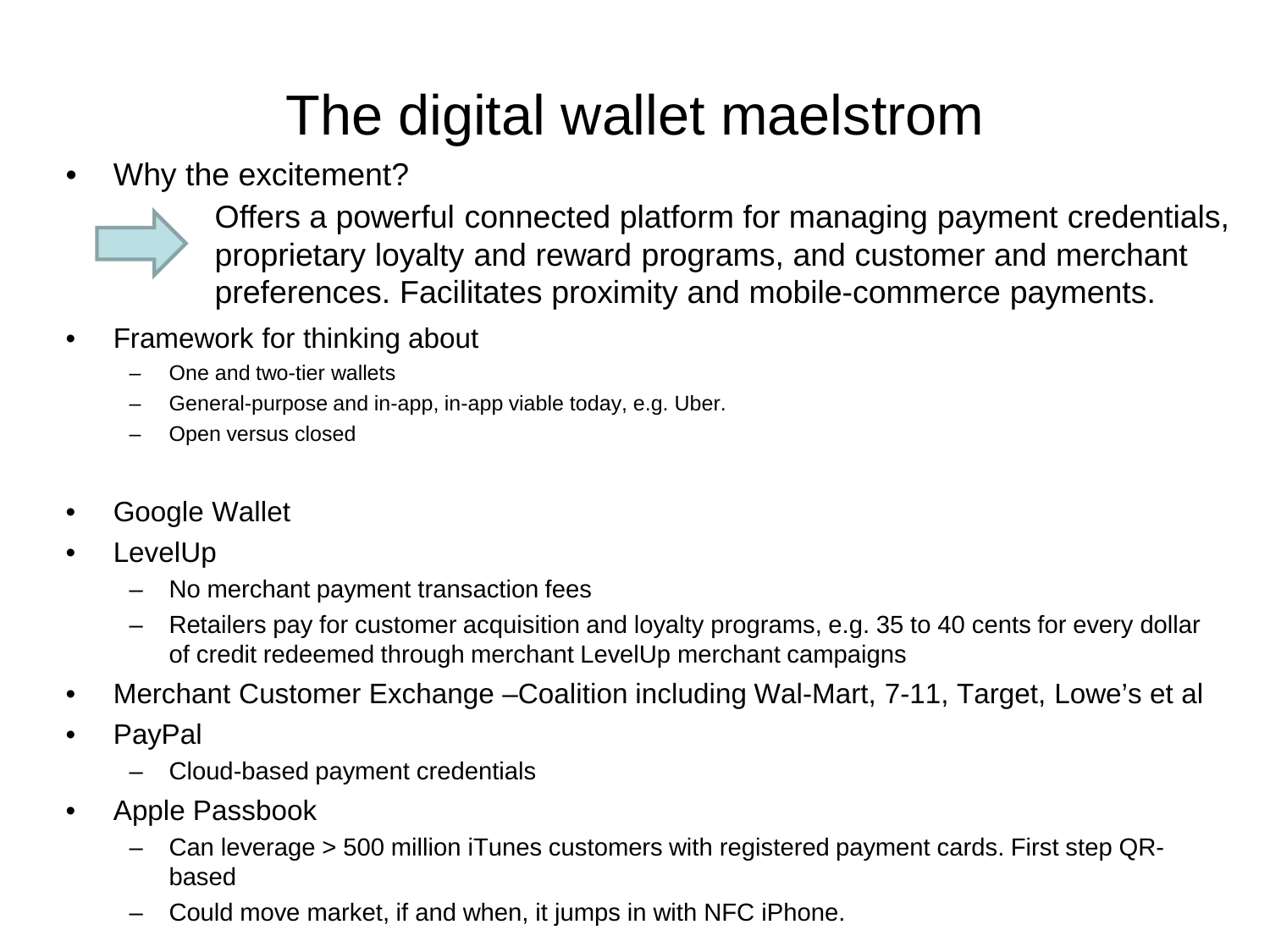## Digital wallets

#### • Isis

- AT&T, Verizon, and T-mobile jv
- Open, permitting Visa, MasterCard, Amex and Discover
- Visa V.Me
- Amex Serve
	- Based on Revolution Money assets
- Square
	- While Square's signature card-acceptance business is not disruptive, Pay by Square potentially is. Rationale for Starbucks relationship.
- Amazon
	- Cloud-based payment credentials
- O2's wallet RIP
- MasterCard PayPass
	- Acquired white-label wallet provider C-SAM
	- Everything Everywhere, Deutsche Telecom, Telefonica, Turkcell, Orange/Barclays Quick tap
	- Weve (UK Vodafone, O2, and EE mobile payments/marketing jv) partnership

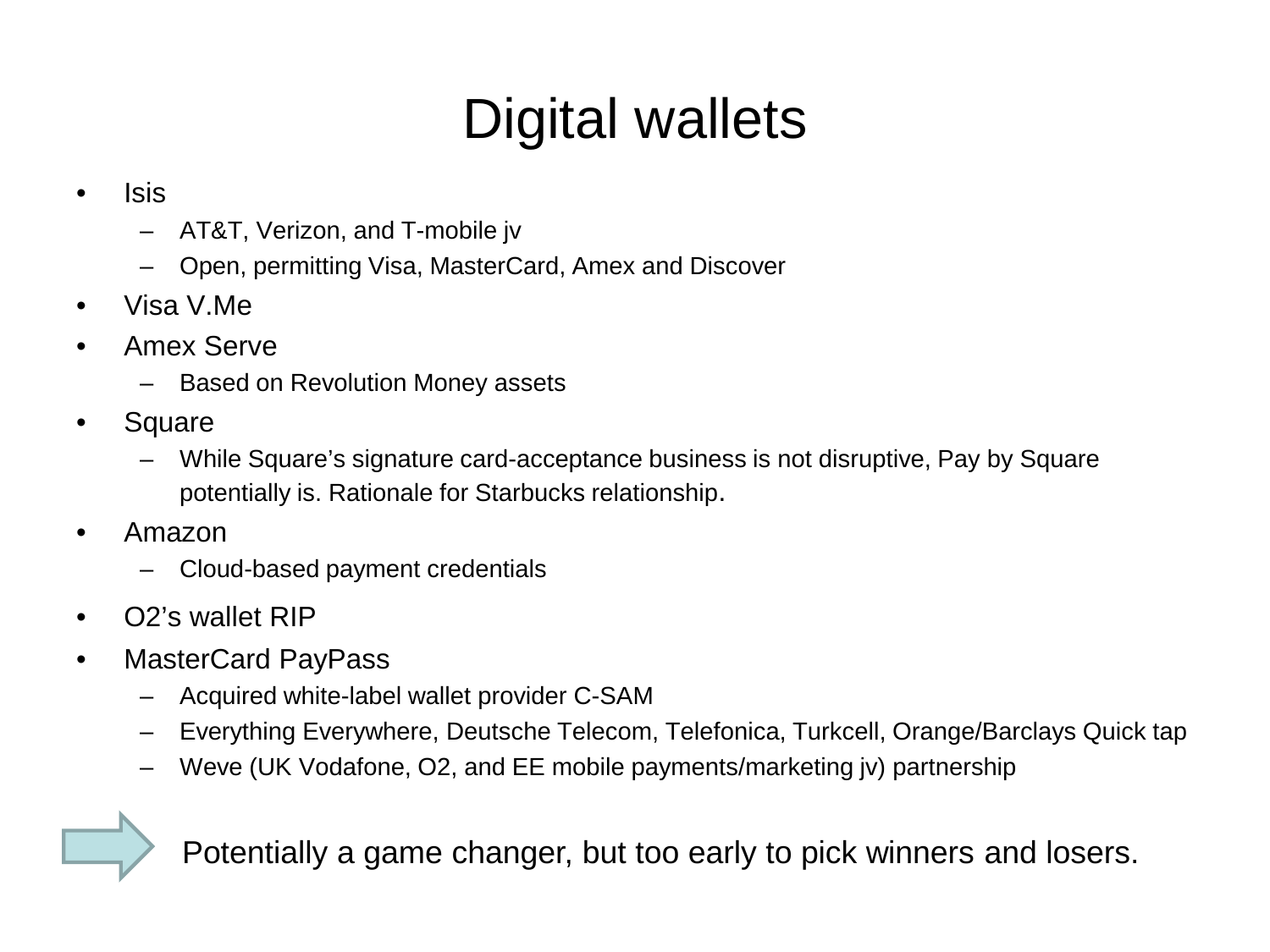#### Crytpo-currencies

- Decentralized Bitcoin competes with government fiat money and established retail payments systems.
- Money is a medium of exchange, unit of account and store of value.
- As a payment system Bitcoin lacks critical mass.
- Its best use cases are for illicit commerce and asset transfers.
- To the extent Bitcoin complies with government regulation, it loses much if not all of its edge and attraction as a payment system.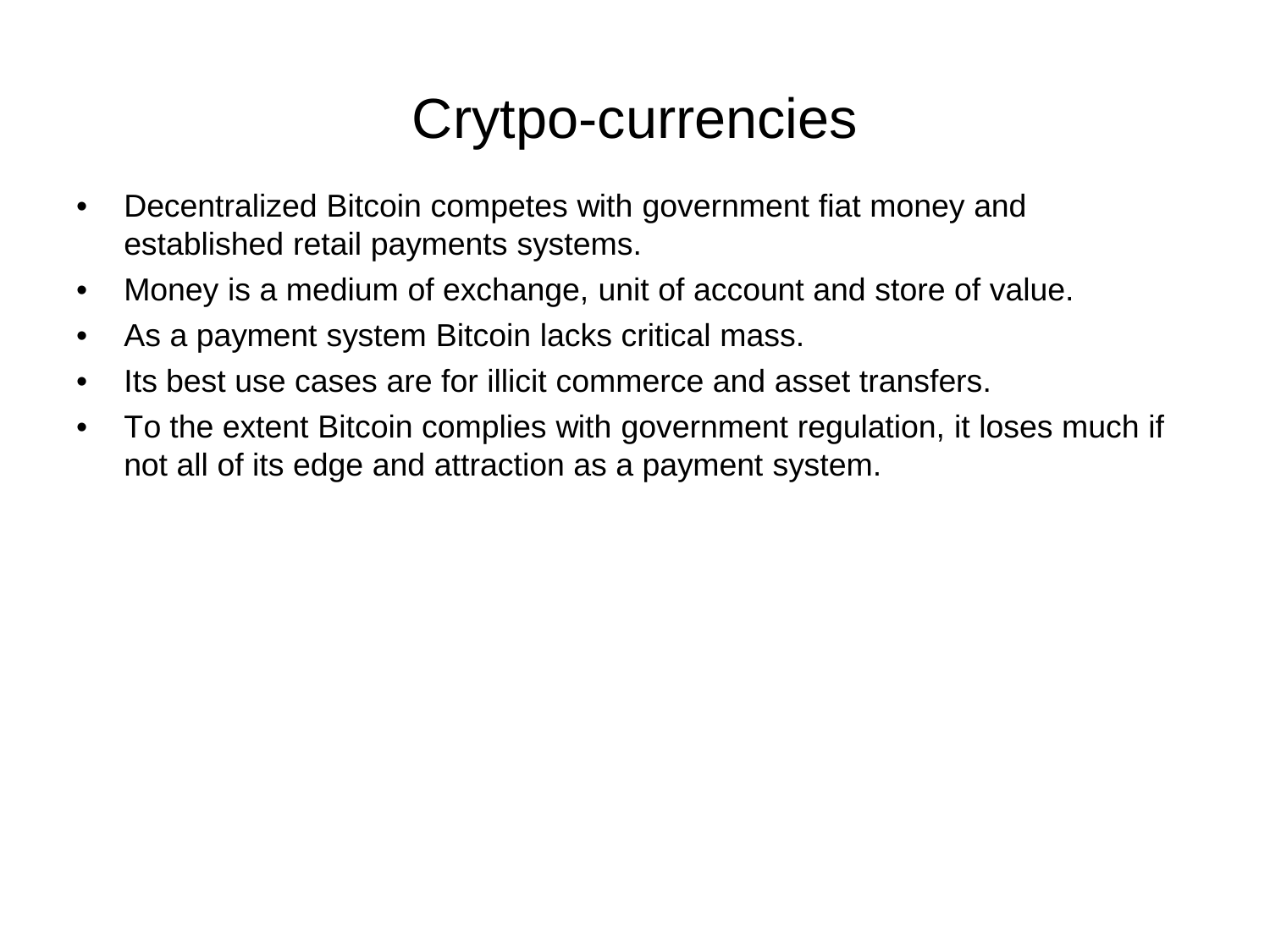### Most new payment systems fail

- While less expensive payments ceteris paribus is a plus, it is rarely (never) sufficient in broad retail payments systems
- Security needs to be balanced against consumer and merchant convenience. Just need to be good enough. Better security doesn't win.
- Consumers and merchants are creatures of habit in payments.
- Mondex
	- Chip-card based system enabling value to be loaded, stored and used on distributed basis.
	- Backed by NatWest, Midland, Wells Fargo, MasterCard, AT&T and British Telecom
- CyberCash, Digicash and First Virtual
	- Proposition was more secure payment than credit cards over Internet
- Beenz
	- Raised \$80 million.
	- Users earned currency for performing activities on line which they could spend.
- Flooz
	- Raised \$35 million
	- Proposed creating a new online currency
- Cybercent, Millicent, Netbill and Peppercoin
	- Attempted to solve the micropayment problem
- Citi C2IT, BankOne's eMoneymail, HSBC (with Yahoo) PayDirect and Wells Fargo (withEbay) **Billpoint**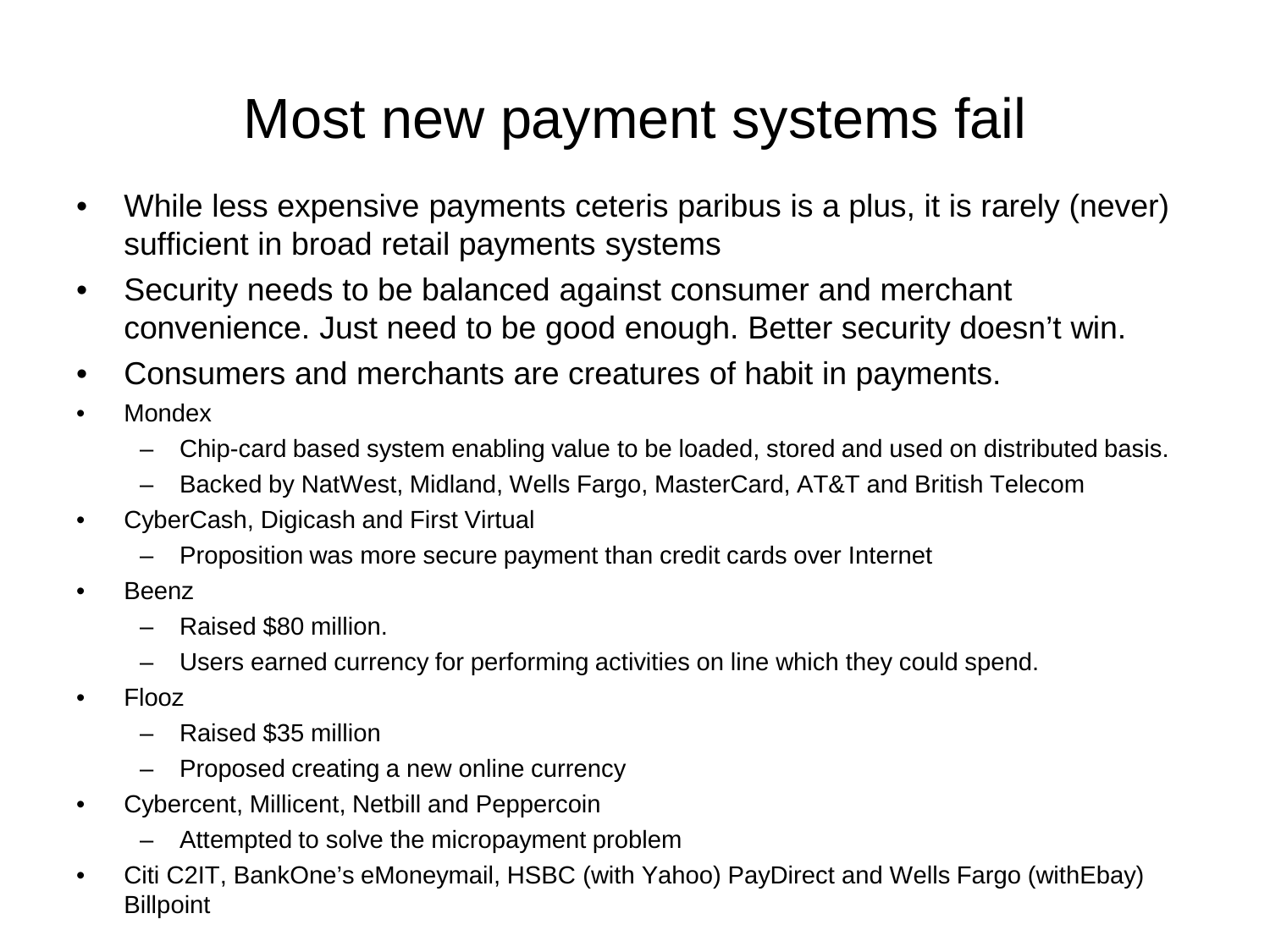## Most new payment systems fail

- SimPay
	- Attempted to build mobile-phone centric payment system.
	- Joint venture of Vodafone, Orange, T-Mobile and Telefonica Moviles, using First Data as processing platform.
- Pay By Touch
	- Biometric key.
	- Achieved 3.6 million customers and 3 thousand merchants
	- Burned through \$300 million before going belly up in 2008
- Debit man
	- Attempted to competed based on lower acceptance costs (15 cents per payment with 6 to 9 cents in interchange) and retailer issuance.
- Revolution Money
	- Attempted to compete based on lower acceptance cost (.5%) and better fraud prophylactics.
	- Backed by Goldman Sachs, Citigroup, Morgan Stanley, Deutsche Bank and AOL founder Steve Case
- Bling Nation
	- Nifty mobile-phone based debit system through community banks. PayPal briefly entertained as a path to the physical pos.
	- Failed due to lack of capital, distribution and an irresistible value proposition
- Monnet
	- Consortium of 24 large Western Union banks, which entertained building a payment system to challenge MasterCard and Visa EU. Ultimately balked given magnitude of the undertaking and regulators' unwillingness to give them interchange forbearance.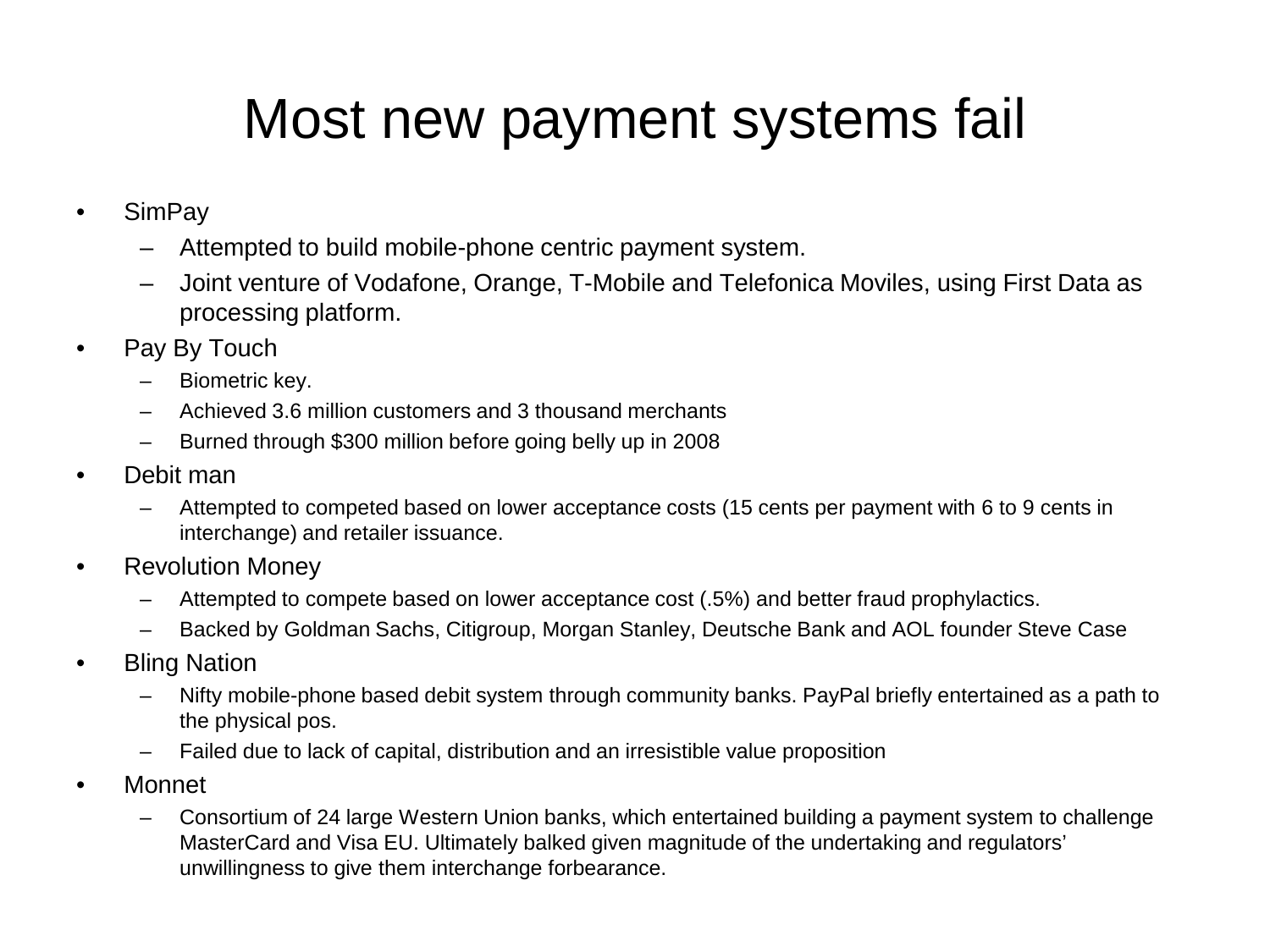#### Globalization

- Globalization of networks and processing
- Global, regional and national network competition
- Consolidation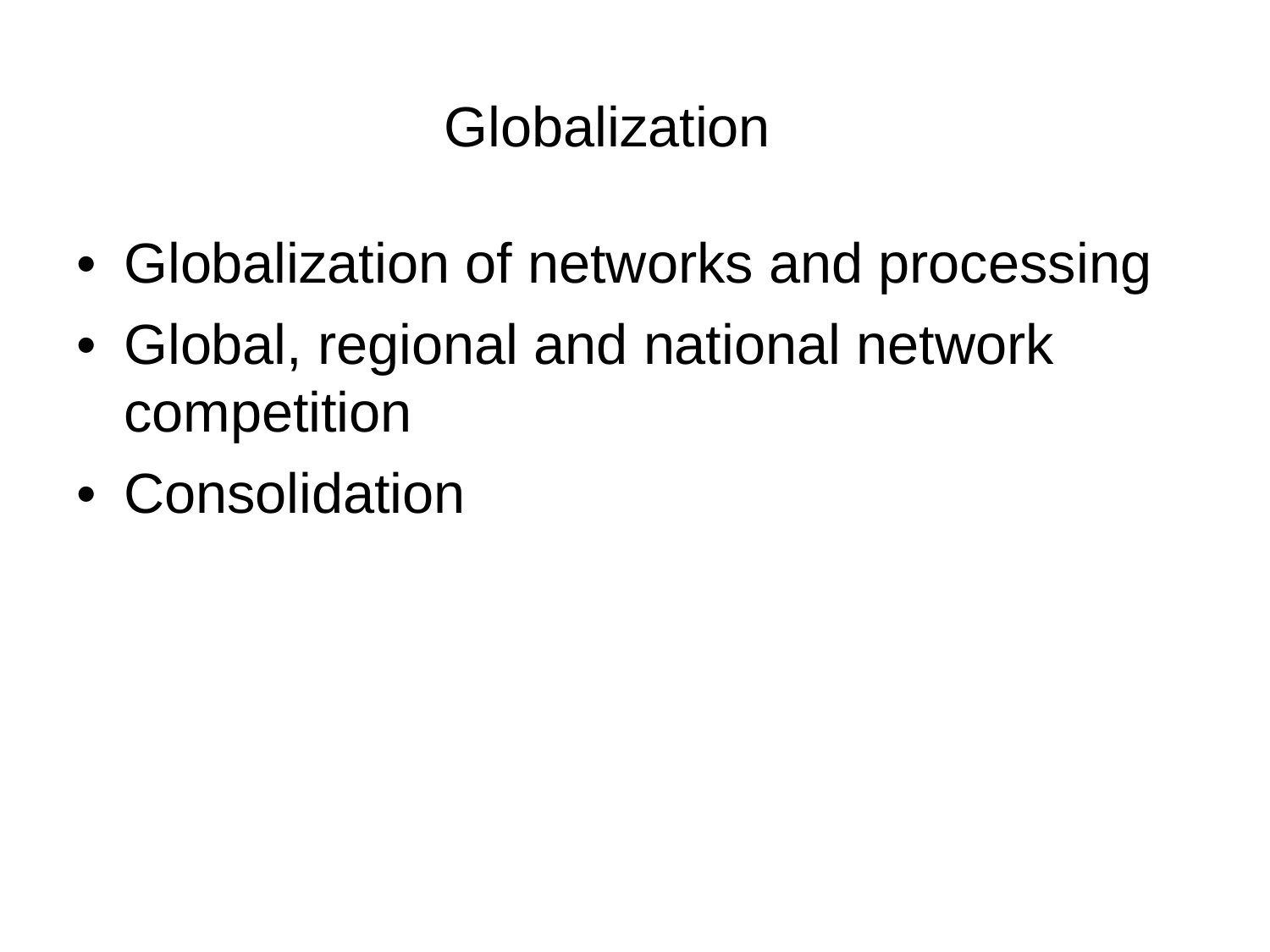### Regulatory issues and risks to the established order

- Brussels EC is bent on regulating payment networks as public utilities
	- Interchange price caps of 30 basis points for credit and the lesser 20 basis points or 7 eurocents for debit appear likely. Issuers stand to lose ~€6 billion euros annual revenue.
- Washington
	- Initial 2011 implementation of the Durbin Amendment. Issuers lost close to \$7 billion interchange revenue and Visa initially ceded pin-debit market share to MasterCard
	- Durbin Amendment 2.0. Retailers sued the Fed arguing rightly it didn't faithfully implement the law. Retailers won round one in July, 2013. Fed appealing. Appeals court appears more sympathetic to the Fed.
- **Beijing** 
	- Interchange caps by sector.
	- China payment-card market remains closed to foreign competitors notwithstanding a 2001 WTO commitment to completely open its domestic market by 2006, and the 2012 loss of a US WTO complaint and China's statement it wouldn't appeal. As of February, 2014 there has not been a single domestic Visa, MasterCard, Amex, JCB or Diners Club in China.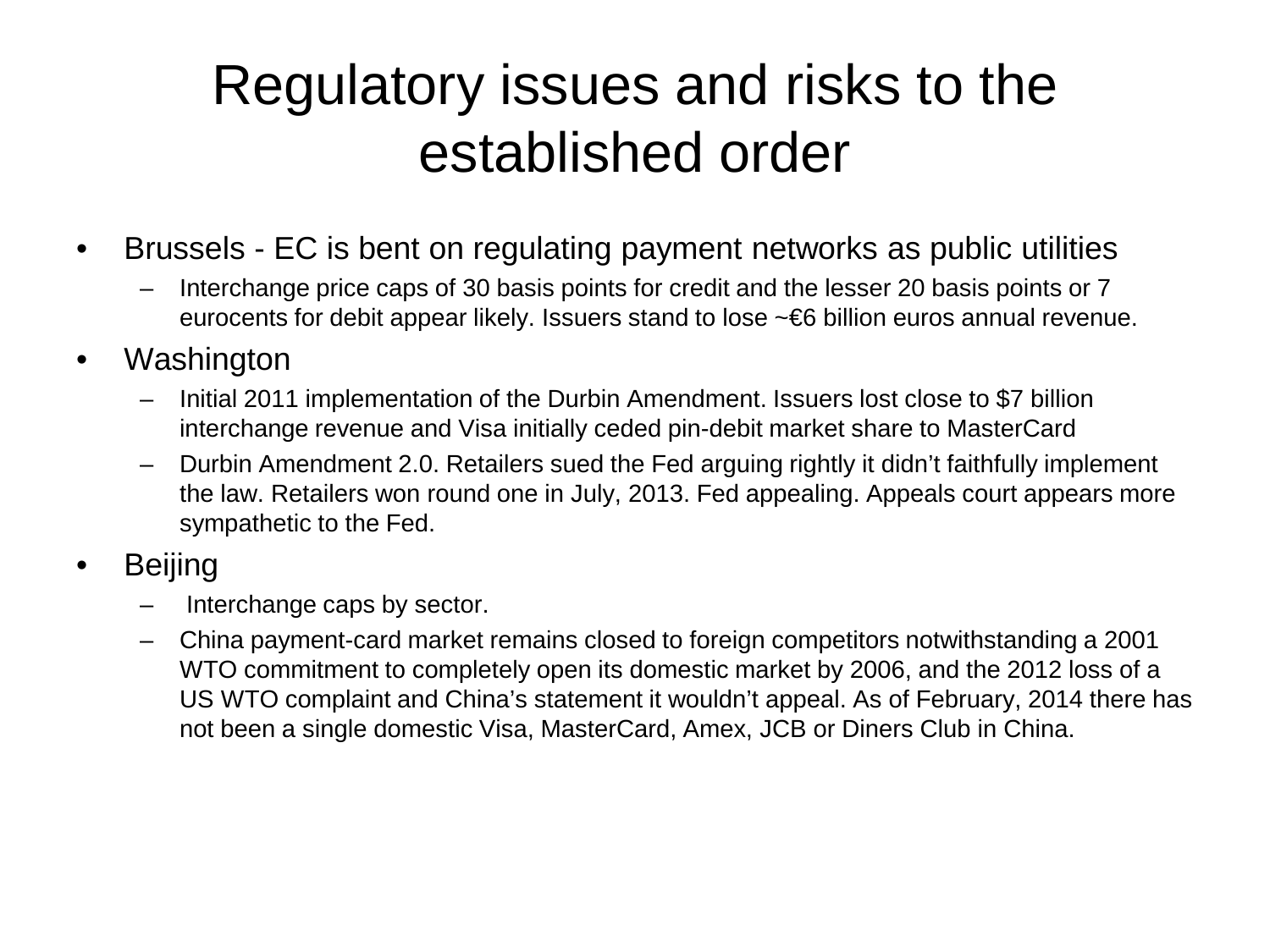## Retail payment networks

- Global MasterCard and Visa Federation (Visa Inc. and Visa EU)
- Tier-two and aspiring global
	- Amex
	- UnionPay
	- Discover/Diners Club
	- JCB
	- PayPal
	- Alipay
- Regional
	- EAPS
	- Eufiserv
	- ATH
- National
	- Interac, Star, Cartes Bancaires, NYCE, Pulse, BCC, Bancomat Mister Cash et al
- Aspiring national
	- Rupay
	- Elo
	- Dwolla (trying to compete simultaneously with ACH and Visa and MasterCard)
	- PayFair



Branded retail payment network with critical mass enjoys powerful network effects.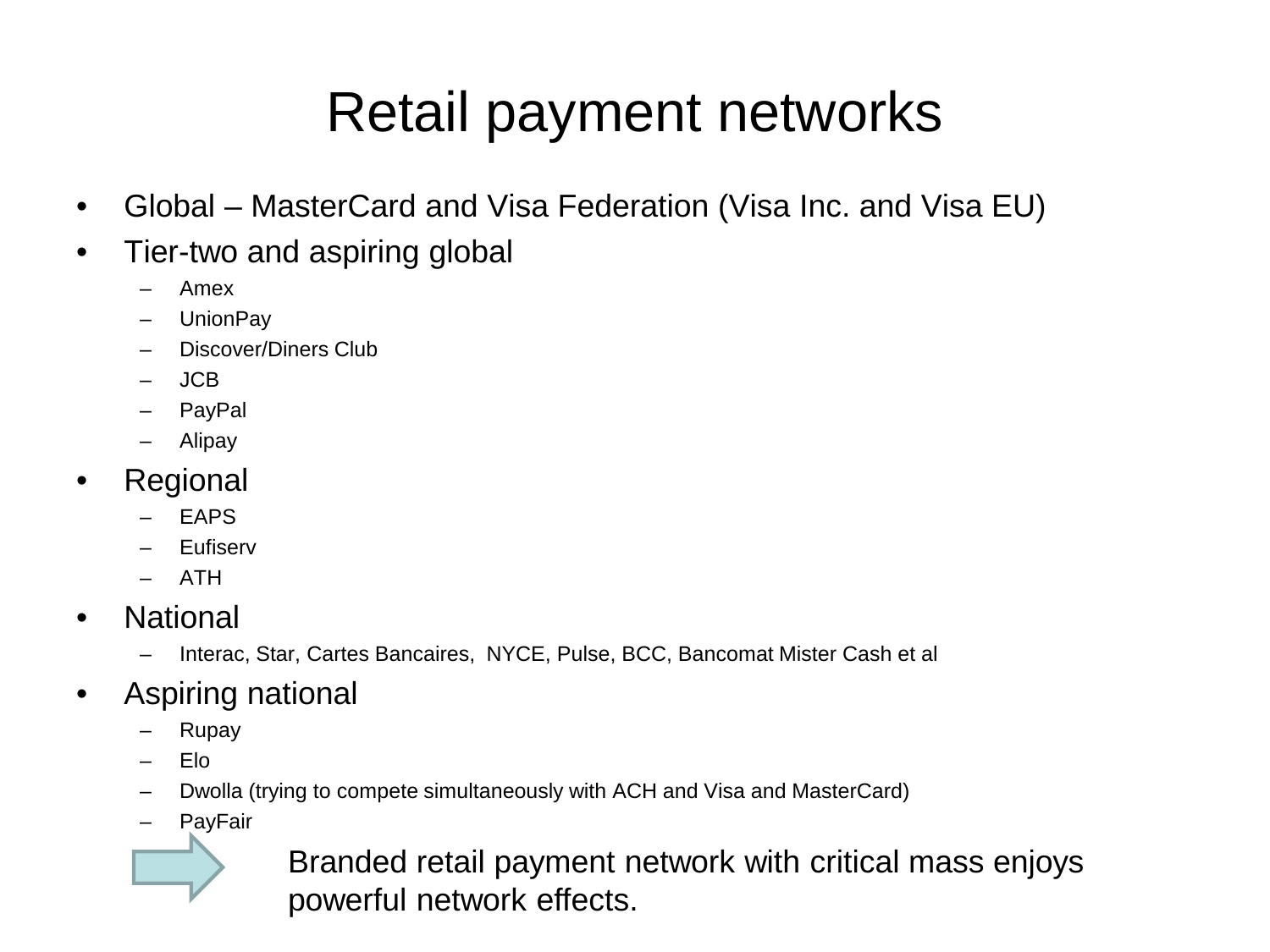#### ACH-anchored payment systems

- Target 5% merchandise discounts for direct-debit enrollees
- UK Faster Pay
- Barclays Pingit
- Vocalink's Zapp
- Ideal
- Sofort
- SPEI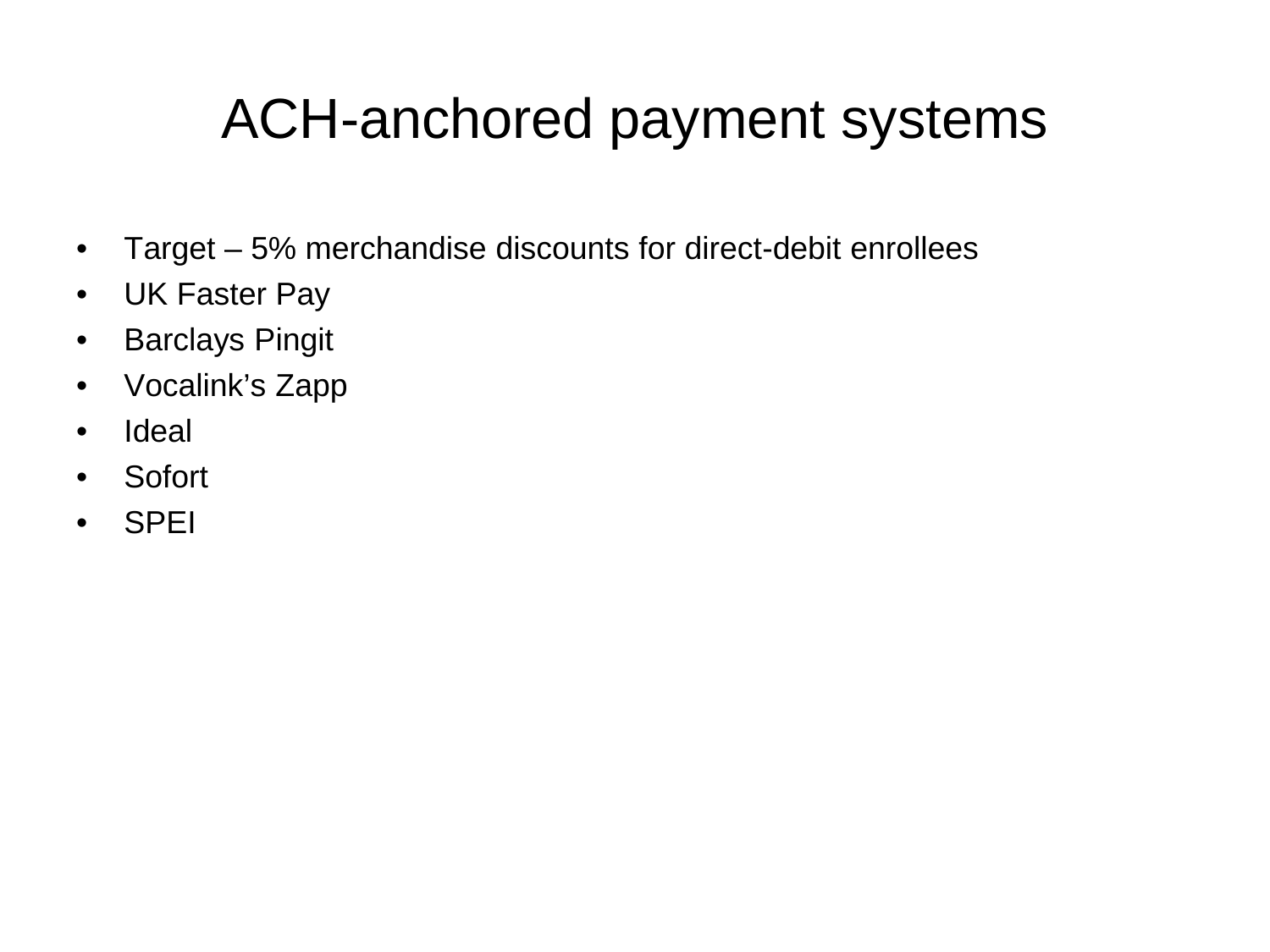## Merchant acquirers and processors: US snapshot

- First Data
	- Bank jvs with BofA, Wells Fargo, Citi, Suntrust, PNC
	- Touches ~ 45% MasterCard and Visa payments in US
- Vantiv
- Elavon
- Global Payments
	- 2/3 US business through ISOs
- Heartland Payment Systems
	- Almost entirely direct
- WorldPay
- Total Systems
- **Chase**

~50% e-commerce payments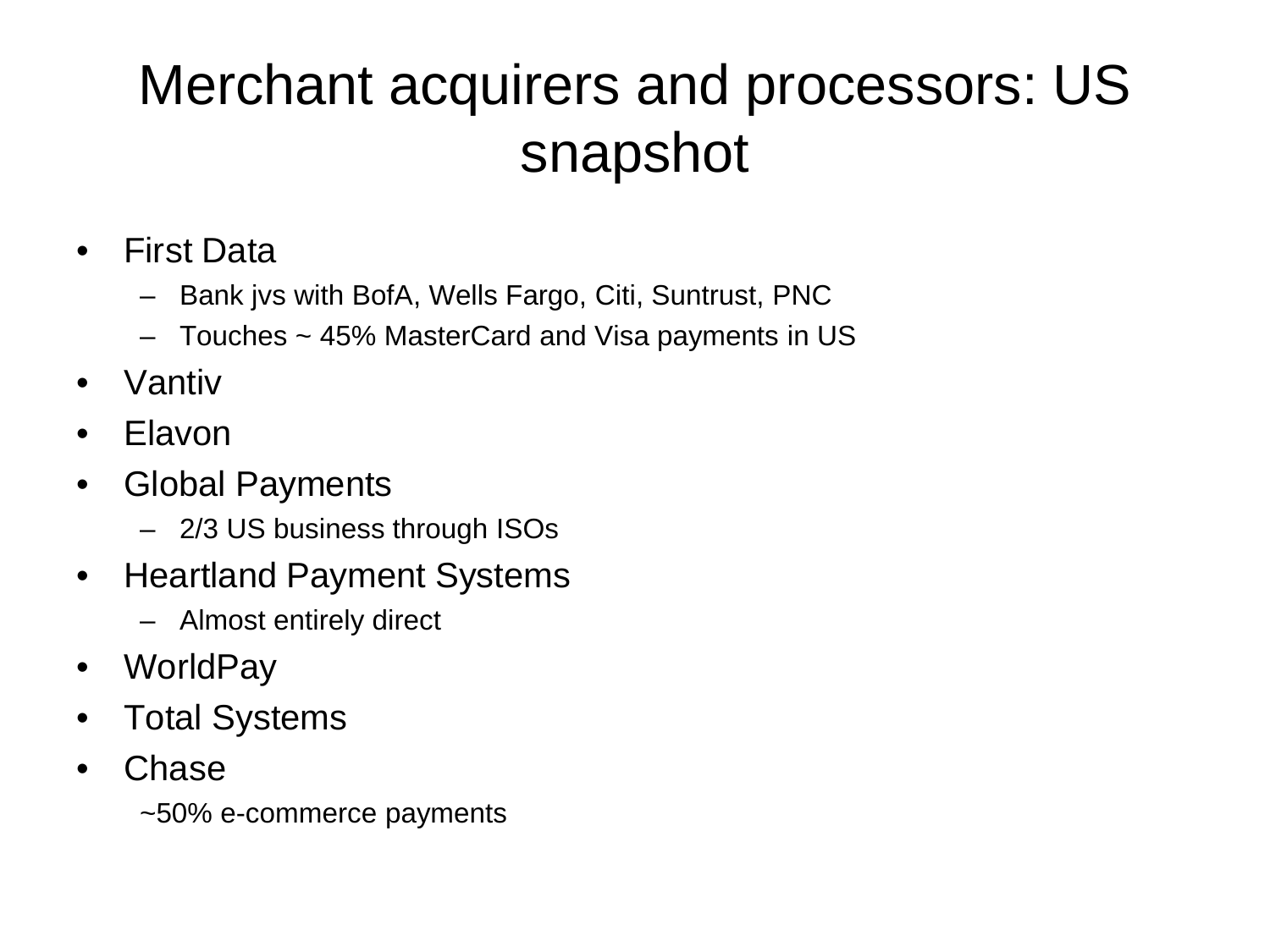## Payment processing state of play

- Increased merchant acquiring and processing competition in most markets
- Global payment processing land grab underway, First Data has taken a time-out
	- First Data, Elavon, Global Payments, Total Systems, WorldPay, Cielo (merchant e-solutions acquisition), Atos Worldline (Venture Infotek acquisition). Expect Vantiv to make a move abroad soon.
- Banks continue to cede payment processing to nonbanks
- Vantiv/Fifth Third, Total Systems/First National, Global Payments/HSBC in Asia & UK and La Caixa, First Data/BofA, WorldPay/RBS, Cielo, EVO (Deutsche Bank's, Banco Populare's and Bank Polski's acquiring assets)
- Scandinavian processing rollup Net would be an attractive and natural acquisition for First Data but for the Goliath's \$22.5 billion in debt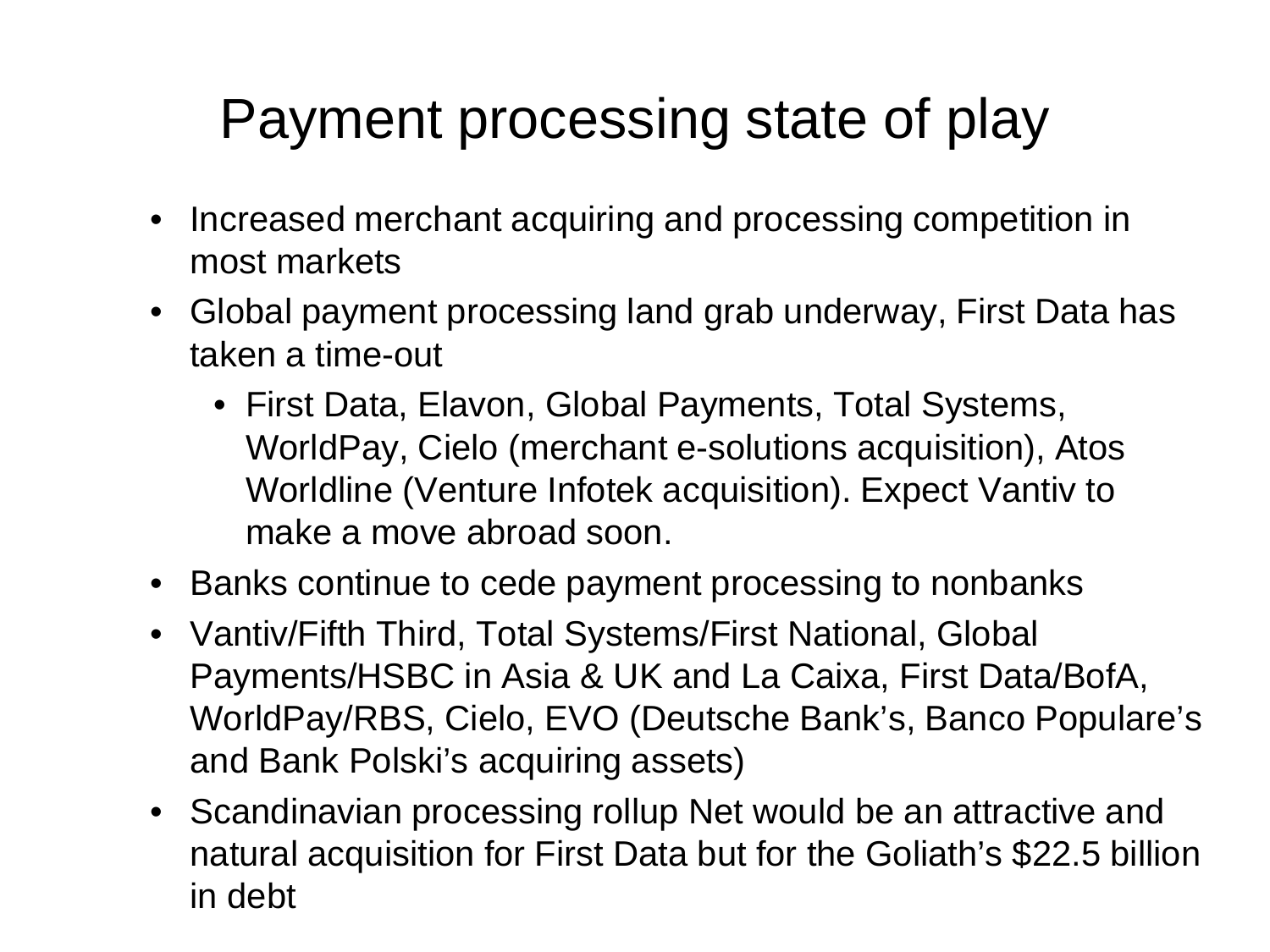## POS system suppliers

- POS terminal suppliers trying to vertically integrate. Ingenico acquired EasyCash, Ogone, and ROAM.
- Verifone acquired Point.
- Asian providers SZZT (China), Pax (China), Bitel (Korea), CyberNet (Korea) and Castles (Taiwan) have struggled to build global distribution.
- Smart-phone-and tablet acceptance platforms chipping away at growth opportunity.